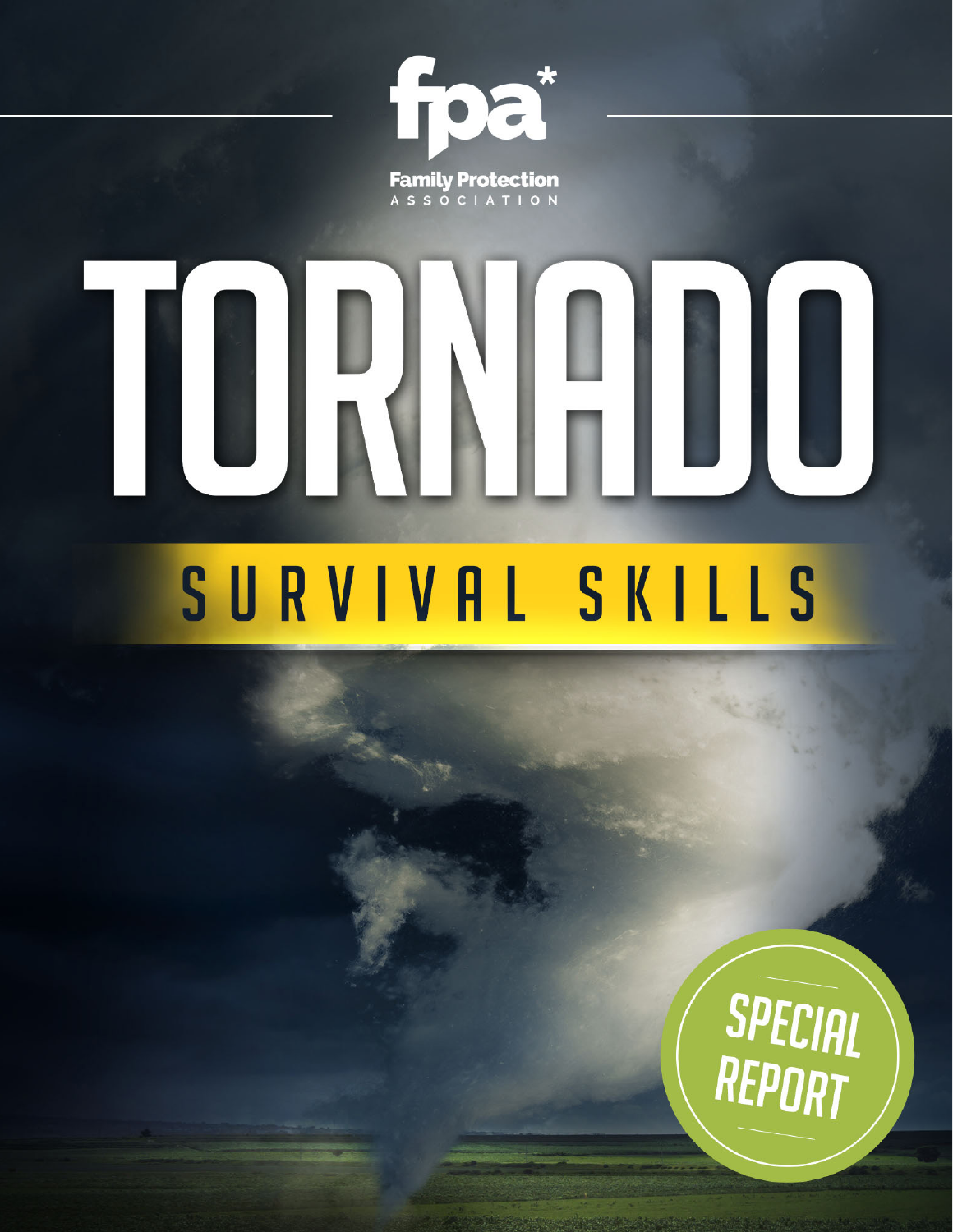# **TORNADO SURVIVAL SKILLS**

For most of us, March is a month to look<br>forward to. The first signs of spring have<br>started to appear, the air is fresh and the<br>gradient for the looper tensor and the While forward to. The first signs of spring have started to appear, the air is fresh and the weather is finally pleasant once again. While most are excited to ditch the winter coat for the next few months, that excitement is equally matched by trepidation in tornado prone areas. March, after all, is the start of tornado season.

Tornadoes are a force of nature, dangerous natural events that are far more destructive than the "cutesy" tornado antics we loved watching when Tasmanian Devil ran rampant in the Looney Tunes. Tornadoes cause millions of damage in property, creating swirling winds that reach as high as 300 mph. As such, people die every year from tornado disasters.

So, the next time you hear a tornado siren blare loudly in your city or town, be sure that you are ready to leap to action. One of the worst mistakes you can make is thinking that tornadoes don't affect you, simply due to the fact that you don't live in the tornado-stricken Midwestern areas, commonly called Tornado Alley.

Tornadoes can reach as far as New York, and it is not unheard of for New York City itself to experience tornadoes. No matter where you live, tornado survival skills are essential when an unexpected tornado disaster strikes. This guide provides you with all the essential details you need to get through the next tornado you encounter.

# **PREPARATION IS KEY**

Disaster preparedness is always a first line of defense against natural weather disasters like tornadoes, so be sure that you are ready for a tornado if it hits. This advice is particularly essential if you live in areas that are hit by tornadoes every year. First, be aware that strong tornadoes have the capability of knocking out your power and electricity for a few days. Counteract this possibility by preparing for it by procuring supplies that will last until your utilities are restored. You will probably want more supplies than a 72-hour emergency kit can offer, but these are a great starting point to ensure you are prepared.

Additionally, if you have a family, take the time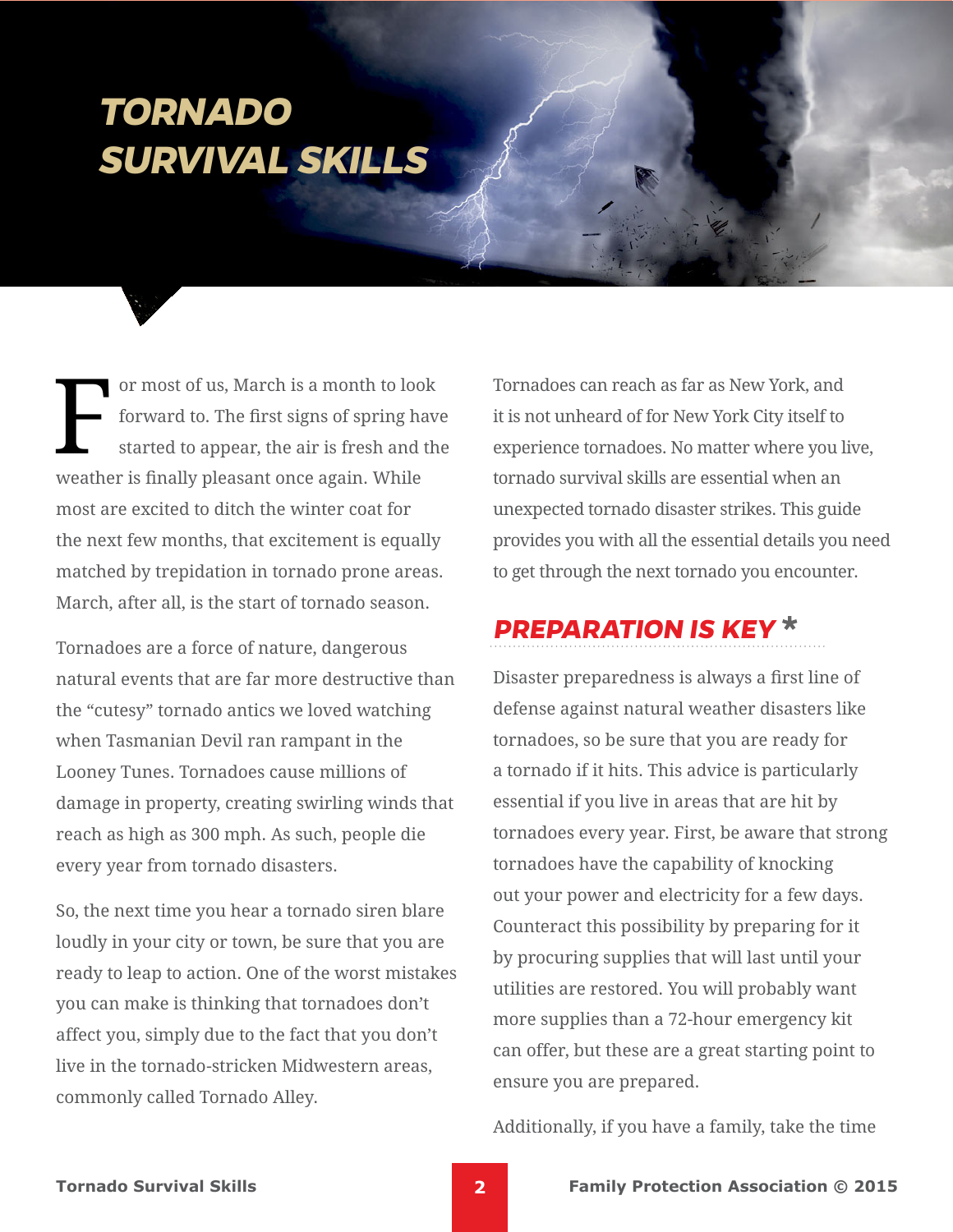

to educate everyone on where you will be taking shelter in the event of an impending tornado. You will also want to purchase some padding materials that can be used as a buffer in your designated shelter room. This will give you an added layer of defense between you and the tornado.

If you are not at home when a tornado strikes, you will have to prepare in an impromptu fashion. This entails having good situational awareness so you can quickly scan an area to find shelter or a bathroom that might be available for safety purposes. If you live in a community setting, such as a trailer park or apartment community, be sure to educate yourself on the evacuation drills. You will have informational resources available to you that instruct you on the proper safety protocols when a tornado is coming.

# STAY ALERT & WATCH FOR WARNING SIGNS

One of the most common misconceptions people hold about tornadoes is that they will have plenty of time to prepare and get to safety. After all, they reason, there will probably be terrible weather or thunderstorms that alert us to an impending tornado in the area. While this is certainly true some of the time, tornadoes can and do occur at any time of day, and they often come with very little in the way of warnings. Tornado signs can be especially difficult to discern in the evening hours if there are clouds or rain masking those signs. As such, don't make the mistake of thinking a tornado can't come if there isn't a thunderstorm or clear tornado signs in your immediate vicinity. That is the type of thinking that will get you caught "with your pants down", so to speak, so stay vigilant and watch for tornado signs.

Despite the advice that you should never assume a tornado isn't coming because you don't see signs of a tornado, there are certain things you can look for to alert you of a tornado. These signs are particularly helpful, due to the fact that the majority of tornados do occur in the afternoon hours. Some telltale tornado signs include low and dark clouds, wall clouds and a green sky.

If a tornado is fast approaching, the NOAA Storm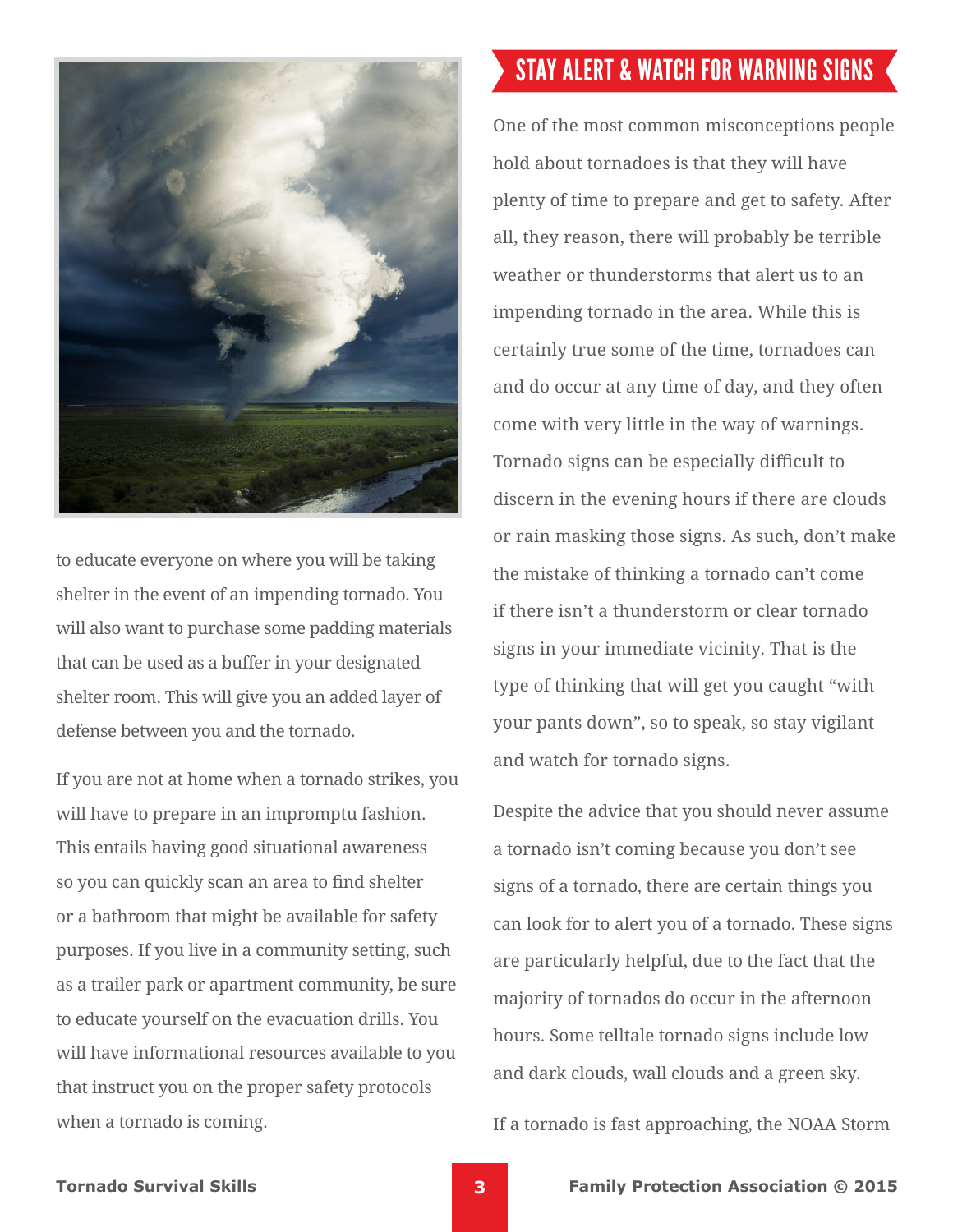Prediction Center informs us that there are key signs we can look for to help us determine whether a tornado is nearing. If there is a cloud base, look for whirling dust or debris on the ground directly beneath the cloud base. As surprising as it seems, tornadoes can exist without the typical funnel that we associate them with having. Also, look for strong, steady rotation in the cloud base itself for another sign that a tornado could be imminent. Other things to look for include:

- Hail and/or heavy rain that is followed by complete calm or fast wind shifts. Tornadoes within heavy precipitation are often invisible to our eyes.
- A loud and continuous rumble that lasts far longer than thunder would.
- In the evening, look for bluish-green or white bright flashes at ground level in a thunderstorm. This suggests power lines are snapping, which is often due to the wind effects of tornadoes.
- If the cloud base is lowering while being illuminated by lightning, this could suggest an imminent tornado.

Knowing all of these warning signs will give you the necessary time to get to your shelters and safety resources in the event of a tornado.

# KNOW YOUR TORNADO TERMS & WARNINGS



Knowing your tornado terms and warnings is just as important as knowing the warning signs of a tornado. The difference between a tornado watch and a tornado warning plays a large role in how you prepare for a tornado.

A tornado watch simply means that there are tornado-friendly conditions present that increase the likelihood of tornadoes. Usually, a tornado watch lasts for only a few hours. A tornado watch does not mean that a tornado is looming, but it is a reminder that you should be aware of a potential tornado as you go about your daily activities.

By contrast, a tornado warning means that a tornado has actually been seen and located. It can either mean that the tornado is descending from the clouds, already on the ground or that meteorologists saw circulation in the storm patterns thanks to their Doppler radar. In many cities, particularly those in Tornado Alley, sirens ring out once a tornado warning is in effect. If your city does not have tornado sirens, it is absolutely imperative that you take the initiative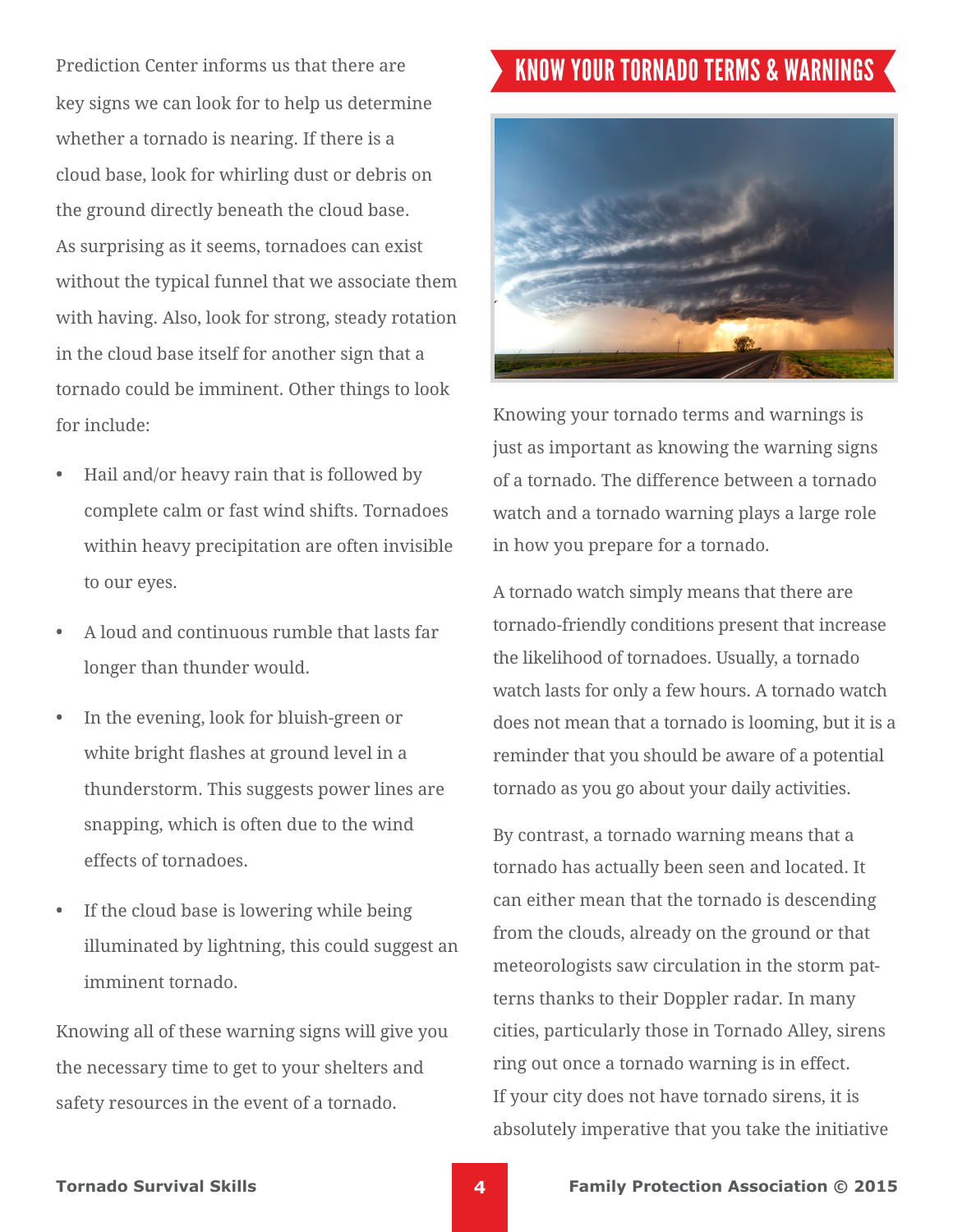to stay on top of the latest weather forecasts.

Beyond that, it can be helpful to download weather or tornado warning apps from organizations like the American Red Cross or the Weather Channel. These apps will help alert you if a tornado warning is in effect. In the event that your town or an app alerts you to a tornado warning, there are several precautionary steps that you ought to take. In the event that a tornado warning is in effect, professionals recommend that you ought to seek the best and closest shelter immediately. Preferably, you will be in your own home at the time of the warning. If so, it is often advisable to quickly turn on your radio or television to get the latest information on the tornado. Usually, you will learn important information about the scope of the danger as well as the tornado's current path of movement. Often, you will even learn which neighborhoods should be taking shelter immediately.

Given the importance of receiving news updates, strongly consider purchasing an emergency radio that you can have available in the event of a power outage. It is easy to get cynical about tornadoes, especially if you have gone through many tornado warnings without a serious tornado touching down. That is the wrong attitude to take, however, because the one time that you do not take shelter just might be the time that a tornado causes drastic damage to your area. Far too many death tolls have accrued due to people ignoring tornado warnings, thinking it will be yet another false alarm. In short, treat every tornado warning seriously, and be ready to go to your emergency shelter if necessary.

## **WHEN THE BIG TORNADO HITS, TAKE COVER**

When a tornado touches down and the damage begins, there is one primary danger you have to avoid: flying debris. The overwhelming majority of tornado injuries and deaths happen when debris crashes into victims. In the worst cases, jagged pieces of debris can even impale victims due to the overwhelming speeds at which they travel. This stands to reason, given that a powerful tornado will tear homes, buildings and trees apart. In the process, bricks, wood, metal and tree bark turn into projectiles with lethal capabilities. The following tips will increase your survival odds no matter where you find yourself when a tornado strikes.

If you are in your home, you have a serious safety advantage if you prepared properly. If you have a basement, that is going to be your room that you take cover in for shelter. Damage to a basement is highly uncommon compared to the upper levels in a building. However, if you don't have a basement, more often than not you will want to find a bathroom located in the interior of your home. If your bathrooms are near windows, then find an interior hallway or closet that has no windows on the lowest floor in the home.

The reason for this strategy is that you want to put as many walls between you and the storm as possible. By combining these walls with extra padding in your shelter room of choice, you will give yourself the best possible home safety defense. One key thing to note if you live in a multi-leveled home is to remember what is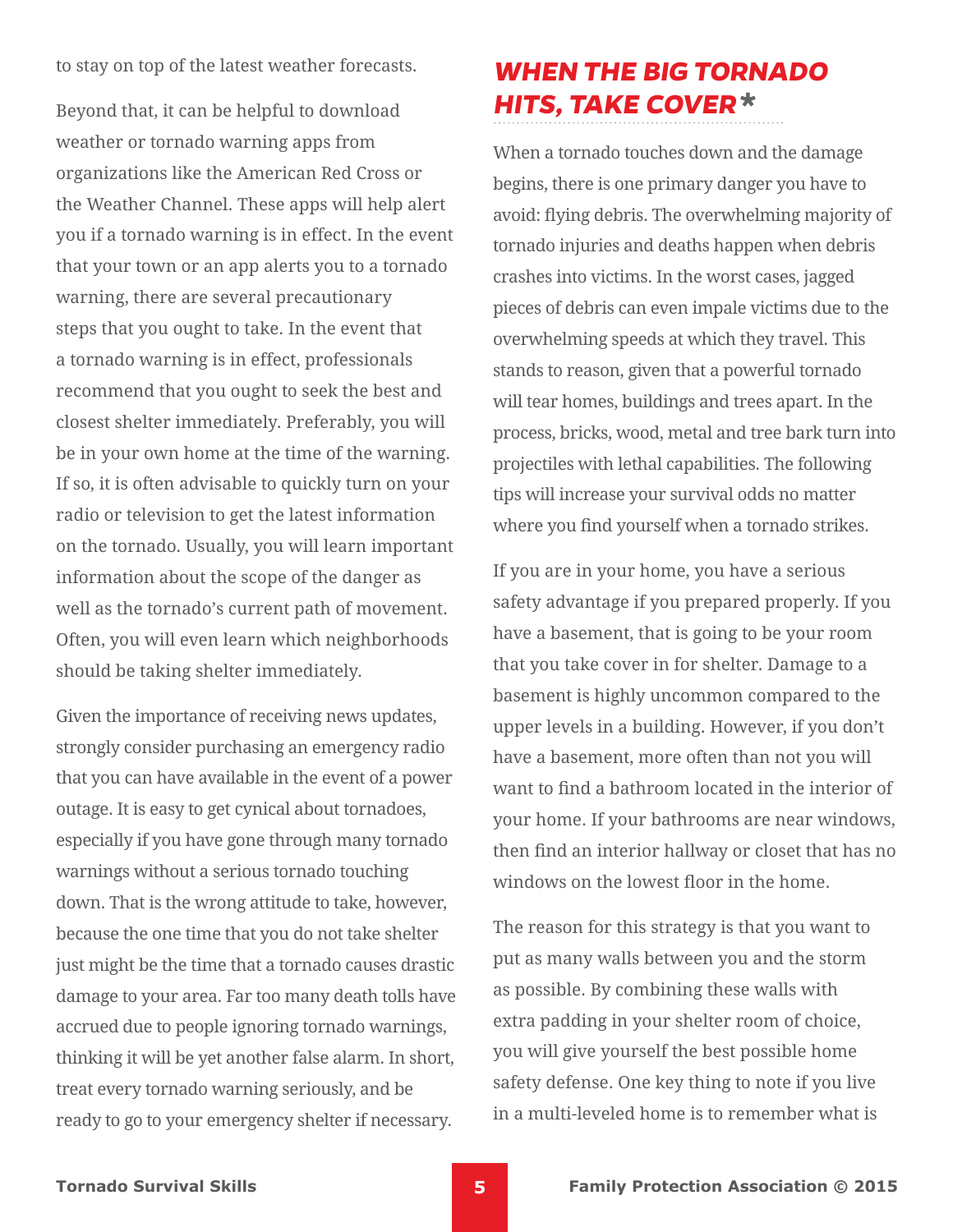

located on the floor above you. If there is a heavy object like a refrigerator or bed in the room directly above your shelter location, you stand the risk of having it crash down on you if the home's structure fails.

While you are taking cover in the home, be sure to make use of the extra padding you purchased when preparing for a tornado. If you do not own any, be sure to cover yourself with something soft, thick and covering, if possible. Mattresses, blankets or large coats can be a helpful way to shield yourself further. If those are unavailable, crawl under a table or desk to protect yourself from any flying debris. This tactic is similar to the one that most schoolchildren are familiar with from school tornado drills. If you own a helmet, whether that is a football helmet or bicycle helmet, consider wearing that to shield your head. If you have no extra padding, then curl into a ball while you cover your head with your arms. This way, if flying debris strikes you, it is far better to have it hit your arms than endure a lethal strike to your head.

While the former advice is essential, there are many myths that are perpetuated regarding tornado safety that ought to be debunked. One of those myths is that the southwest corner of a basement is the safest place to be. Ignore this, as the winds of a tornado can and likely will hit your house in all directions. Since tornados generally come from the southwest, the thought was that debris would blow to the northeast, but this is not true. As such, simply find the safest part of your shelter room for your needs.

The second common myth involves opening windows. Some believe that opening windows will equalize the pressure with the low-pressure eye of the storm, preventing the house from exploding. Not only is this patently untrue, it is also exceedingly dangerous to move around during a tornado trying to open a window. This is an easy way to get killed unnecessarily, so stay put and ride out the tornado in relative safety.

If you are working at your office when the twister hits, find shelter in an interior room on the lowest floor of the office. Preferably, you can find a bathroom. At the very least, find an interior room that is far from the windows, and once there, crouch while you cover your head with hands and arms as usual. For office buildings, a first level stairwell very well might be your best bet for shelter, and never take your office elevators during a storm. The electricity is likely to go out, meaning you could get trapped in the elevator.

If you are in a mobile home, evacuate it immediately. People are more than 15 times more likely to die from a tornado if they are in a mobile home when compared with any other location. While you might think a tie-down system makes your mobile home stronger, this is still not strong enough to contend with the mighty force of a tornado. As such, evacuate and take shelter in a permanent building if one is nearby. Otherwise, lie